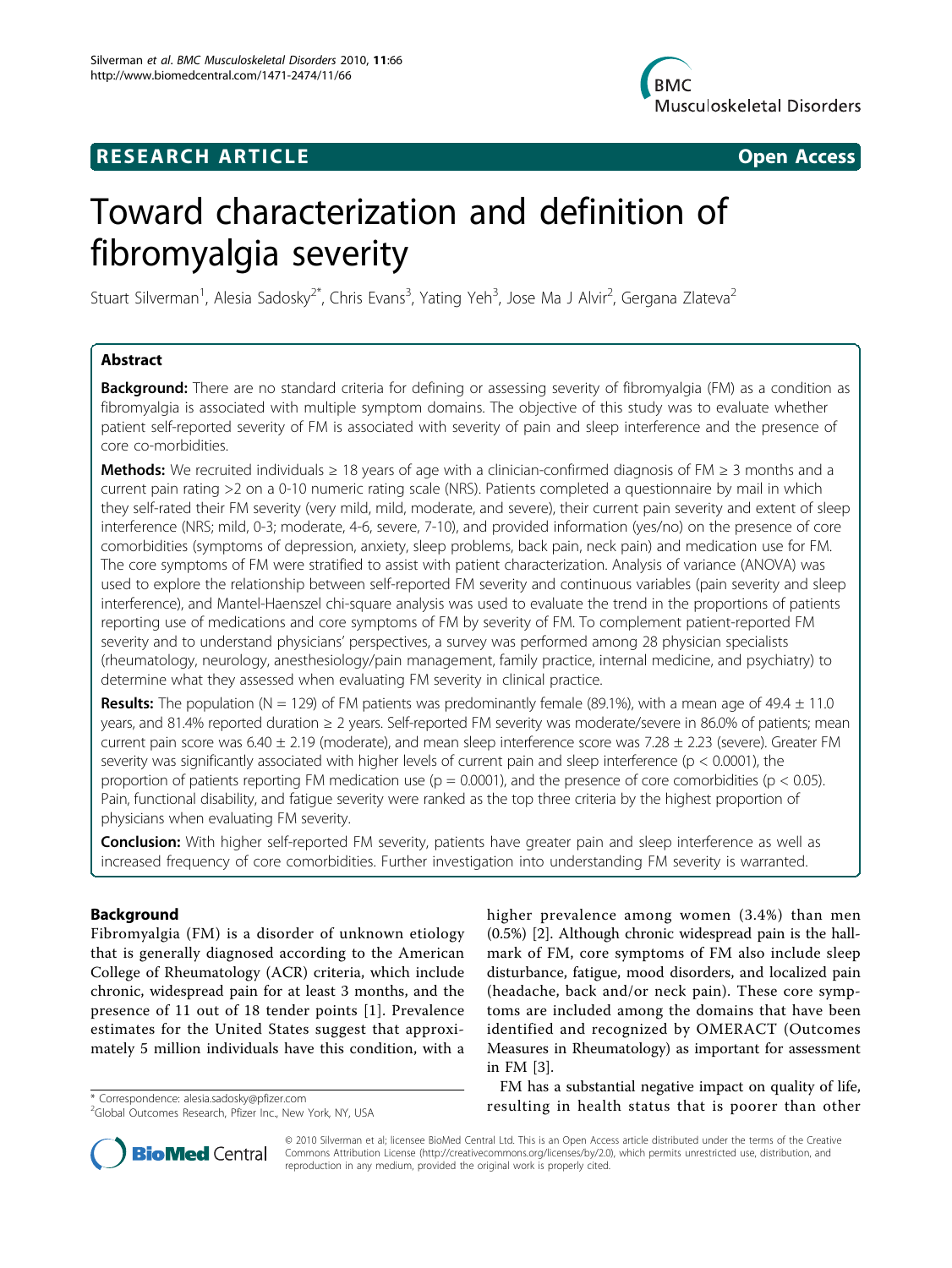chronic pain conditions such as rheumatoid arthritis and osteoarthritis [[4-7\]](#page-7-0). The burden imposed by core FM symptoms translates into limitations of productivity, personal and family life, as well as a reduced ability to complete simple activities of daily living [[6](#page-7-0),[8](#page-7-0)].

This multidimensional nature of FM has made it difficult to define and assess the severity of FM as a condition. The indeterminate etiology and lack of specific disease markers exacerbate the problem of assessing FM severity. While several studies investigated the potential use of biologic markers for FM (e.g. cytokines, antipolymer antibodies), correlation of these markers with symptoms was equivocal at best [[9-12\]](#page-7-0), rendering them ineffective as indicators of severity. Similarly, although tender points and a total myalgic score have been evaluated as measures of severity [\[13](#page-7-0),[14\]](#page-7-0), they demonstrate inherent variability over time [\[13](#page-7-0)], show little correlation with other outcome measures, and importantly, neither is of clinical relevance to patients. A recent comprehensive review of potential FM biomarkers highlighted the lack of appropriate evaluation of objective biomarkers of FM, although limited data from a longitudinal study suggested that the results obtained during experimental pain testing were associated with clinical status improvements [[15\]](#page-7-0). However, it should be noted that in addition to sensitivity to change with clinical improvement, biomarkers need to demonstrate change with worsening disease if they are to be considered indicators of disease severity.

The ability to evaluate and measure the severity of FM as a condition is likely to provide several benefits including identification of treatment responders in clinical trials and clinical practice. Characterization of severity levels may also be used as a marker for disease progression. Treatment approaches may be specifically targeted to patients at different levels of severity, with the potential for determining if early treatment may slow or prevent disease progression. There have been few published studies on severity or progression of FM as a disease state, and what little has been reported about the natural history of FM is inconsistent. Although a longitudinal study by Wolfe et al. reported no change in the severity of specific symptoms over time [\[16\]](#page-7-0), a review of the few published studies suggested no clear pattern of progression or remission [[17](#page-7-0)].

Chronic pain is the symptom of FM that is of primary importance to patients and clinicians and is routinely evaluated as an endpoint in clinical trials and clinical practice. Although pain can be quantitatively evaluated from the patient's perspective, it may not be an adequate surrogate of disease severity, since it may display intrapatient variability in intensity which does not necessarily correlate with the presence or severity of other FM symptoms. A patient-reported instrument frequently

used to assess FM is the Fibromyalgia Impact Questionnaire (FIQ) [\[18](#page-7-0)]. Although the FIQ is sensitive to treatment effects [[19\]](#page-7-0), it evaluates the impact of FM on various activities which may be related to, but does not actually measure, disease severity. Furthermore, the FIQ appears to have low sensitivity to clinical worsening [[19\]](#page-7-0), and it is unlikely to be an accurate indicator of disease severity.

In trying to develop a model of FM severity, Goldenberg et al. [[20\]](#page-7-0) evaluated 15 potential explanatory factors in a regression analysis. Several of the items evaluated, including pain and psychological distress, may relate to severity as contributory factors. However, others such as employment status, pending litigation, and education level, may be associated with severity in terms of impact but are not adequate for providing a definition of FM severity as a disease state.

A study by Giesecke et al. [[21\]](#page-7-0) used cluster analysis to classify patients with FM into subgroups based on levels of mood, catastrophizing, perceived control over pain, and tenderness. While this attempt at categorization demonstrated an ability to place patients into one of three groups (moderate mood, catastrophizing and perceived pain control with low tenderness; elevated mood assessment, catastrophizing, and tenderness with low control over pain; and normal mood and catastrophizing with high pain control but extreme tenderness), these results were not placed in the overall context of disease severity.

The purpose of the current study was to initially characterize FM severity from the perspective of individuals with FM and to determine if patients' perception of FM severity is more than simply their pain. We utilized data from a larger FM patient study to conduct a post-hoc exploratory analysis of symptom severity. Data were collected on several self-reported parameters including patient-rated disease severity and the presence of core comorbid conditions, we report here the preliminary evaluation of whether patient self-reported severity of FM is associated with corresponding severity of pain and sleep interference and the presence of core co-morbidities. This patient perspective is also complemented with the results of a small physician survey designed to understand the physicians' perspective by capturing information on what characteristics the physicians use to assess FM severity in their daily clinical practice.

## Methods

Patients were recruited through newspapers, support groups, and the internet as part of a larger patient reported outcome study conducted in the US to Patients were compensated for participation. For inclusion, patients had to be  $\geq$  18 years of age with a clinicianconfirmed diagnosis of  $FM \geq 3$  months (based on a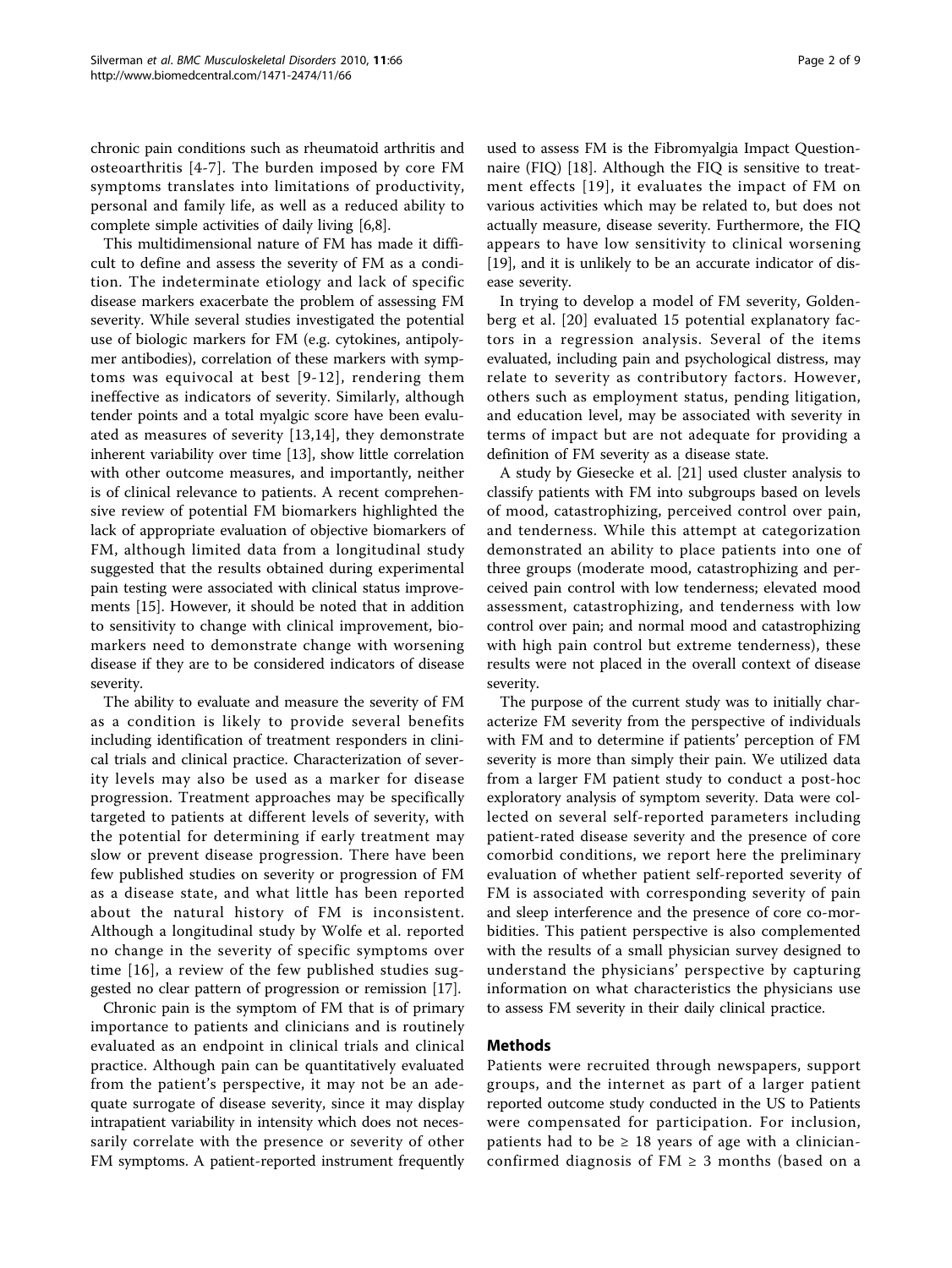review of each patient's medical record). Clinicians could be either specialists or general practitioners, and was likely dependent upon the duration of FM since diagnosis. A current pain rating >2 on a 0-10 numeric rating scale (NRS) from the modified Brief Pain Inventory short form (mBPI-sf) [[22\]](#page-7-0) was also required for inclusion, as was an ability to understand and read English. The presence of rheumatoid arthritis, systemic lupus erythematosus, or any other chronic pain condition that would confound the ability to distinguish the chronic pain from pain related to fibromyalgia was reason for exclusion.

Responses to questions were obtained using a mail-in mail-back questionnaire. Subjects interested in participating were mailed the questionnaires in packets containing written instructions on questionnaire completion and guidance for frequently asked questions. In addition, a researcher from Mapi Values contacted the subjects to review the materials and ask if they had questions on completing the forms. Subjects were also provided a toll free number to call for study-related questions. All study screening materials, informed consent, demographic forms, protocol and other study documents were submitted and approved by the Copernicus Group Institutional Revew Board (IRB), an independent IRB (approval granted on May  $10^{th}$  2007).

Patients self-rated their FM severity (very mild, mild, moderate, and severe) and provided an evaluation of their current pain severity using the 11-point NRS. Sleep interference was assessed using the sleep interference item from the mBPI-sf, a 0-10 NRS that asks "How, during the past 24 hours, pain due to your fibromyalgia has interfered with your sleep?" Cutoff scores of 0-3, 4-6, and 7-10 were used to characterize mild, moderate, and severe NRS ratings, respectively. These cutpoints were used since they have been previously identified as being optimal for classifying pain in a neuropathic pain condition (painful diabetic peripheral neuropathy) [\[23](#page-7-0)]. Additionally, the presence of comorbidities was reported by patients (yes/no for symptoms of depression, anxiety, sleep problems, back pain, neck pain) as was medication use for FM (yes/no).

Patient responses and scores were stratified by selfreported FM severity. Analysis of variance (ANOVA) was used to explore the relationship between self reported FM severity and the continuous variables of pain severity and sleep interference scores, and Mantel-Haenszel chi-square analysis was used to test for trend in the proportions of patients reporting use of medications and core symptoms of FM by severity of FM.

To complement the characterization of FM severity as reported by patients, the results of a small, separate physician survey are presented that aimed to explore FM severity from the perspective of the clinician. This survey was performed among 28 physicians considered experts in their respective specialties (rheumatology, neurology, anesthesiology/pain management, family practice, internal medicine, and psychiatry). The physicians were asked to respond to the question "When you assess the severity of fibromyalgia *as a condition* in your patients, what are the top 5 items (specific symptoms, specific physical findings, specific abnormal lab findings, etc.) that influence your decision-making?" Descriptive analysis was used to evaluate the rankings by proportion of physicians reporting each criterion.

## Results

### Patient-reported severity

A total of 129 patients were enrolled in the study, and the demographics (Table 1) show that this population was predominantly female (89.1%), the mean age was 49.4  $\pm$  11.0 years, and almost half the patients (47.3%) were employed at least part time. The majority of patients (81.4%) reported FM ( $\geq$  2 years), and

Table 1 Demographic characteristics of the population (N  $= 129$ 

| <b>Characteristic</b>              | Value           |  |  |
|------------------------------------|-----------------|--|--|
| Age, y                             |                 |  |  |
| Mean $\pm$ SD                      | $49.4 \pm 11.0$ |  |  |
| Median                             | 50.0            |  |  |
| Range                              | 23.0-78.0       |  |  |
| Missing data, n (%)                | 3(2.3)          |  |  |
| Gender, n (%)                      |                 |  |  |
| Female                             | 115 (89.1)      |  |  |
| Male                               | 11(8.5)         |  |  |
| Missing data                       | 3(2.3)          |  |  |
| Employment status, n (%)           |                 |  |  |
| Employed full time                 | 38 (29.5)       |  |  |
| Employed part time                 | 23 (17.8)       |  |  |
| Homemaker                          | 16 (12.4)       |  |  |
| Retired                            | 11(8.5)         |  |  |
| Unemployed                         | 11(8.5)         |  |  |
| Other                              | 25 (19.4)       |  |  |
| Missing data                       | 5(3.9)          |  |  |
| Duration of fibromyalgia, n (%)    |                 |  |  |
| 3 months-1 year                    | 20 (15.6)       |  |  |
| 2-5 years                          | 44 (34.1)       |  |  |
| 6-10 years                         | 28 (21.7)       |  |  |
| $> 10$ years                       | 33 (25.6)       |  |  |
| Missing data                       | 4(3.1)          |  |  |
| Current pain severity <sup>a</sup> |                 |  |  |
| Mean $\pm$ SD                      | $6.40 \pm 2.19$ |  |  |
| Range                              | $0.0 - 10.0$    |  |  |
| Median                             | 7.0             |  |  |
| Missing data, n (%)                | 13 (10.1)       |  |  |

<sup>a</sup> 0-10 numerical rating scale from the short form Modified Brief Pain Inventory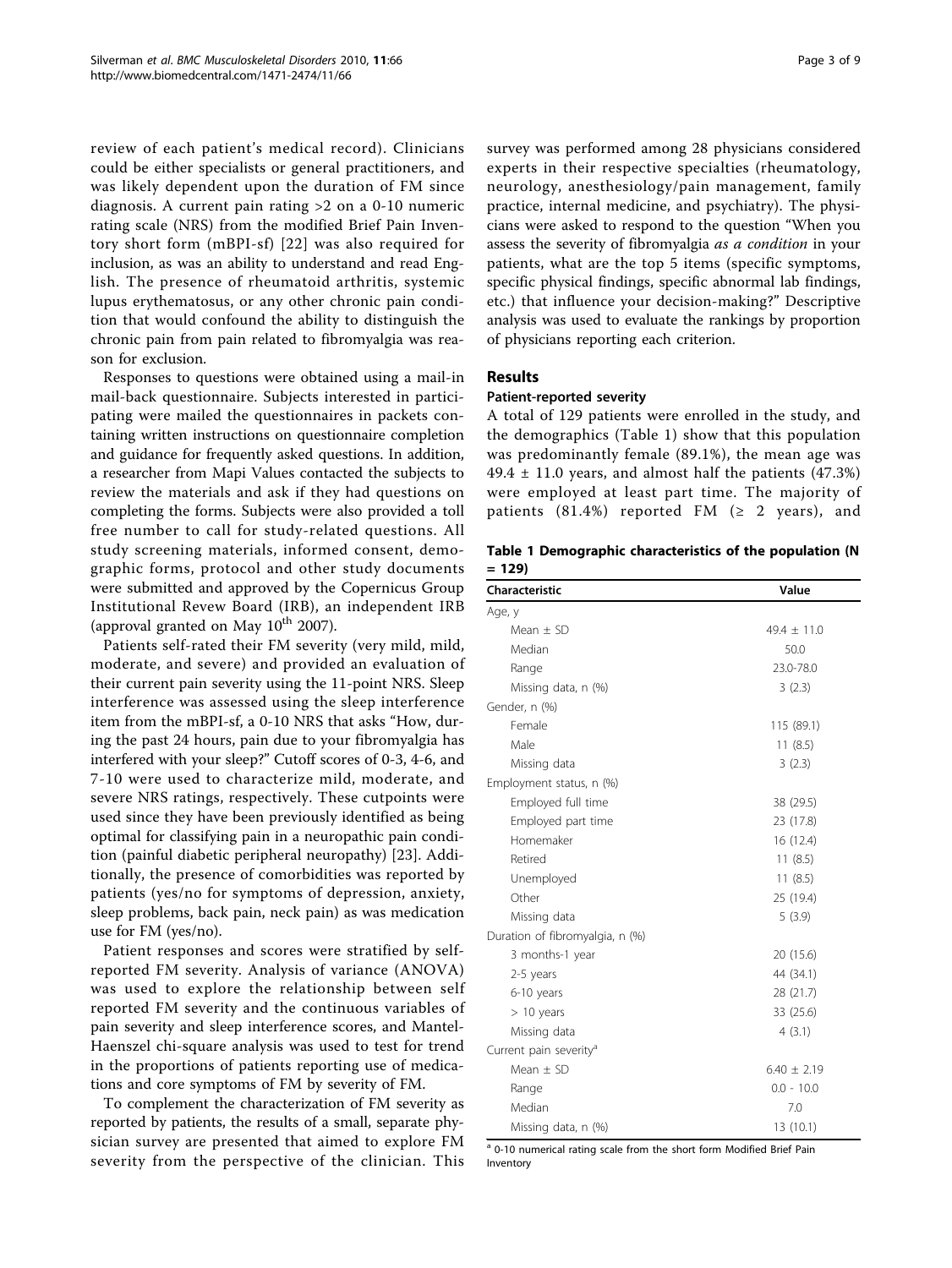approximately one-quarter of the patients (25.6%) had  $FM > 10$  years.

While 111 patients (86.0%) reported their FM severity as being of at least moderate intensity (45.7% moderate and 40.3% severe), 3 patients (2.3%) and 12 patients (9.3%) reported very mild and mild severity, respectively. Due to the low number of patients in the very mild category, this category was collapsed into the mild category representing 15 patients (11.6%). Data were missing for 3 patients (2.3%). The mean NRS scores from the mBPI-sf suggested current pain of moderate severity  $(6.40 \pm 2.19)$ , and pain-related sleep interference that was severe (7.28  $\pm$  2.23). As shown in Figures 1A and 1B for both of these outcomes, with greater selfreported FM severity, there was a corresponding increase in pain severity and sleep interference. ANOVA analysis suggested that this higher FM severity was significantly associated with the increase in current pain  $(F [2, 113] = 21.10, p < 0.0001$  and sleep interference  $(F [2, 113] = 15.4, p < 0.0001)$ . Sleep interference scores were higher (i.e. greater severity) than pain scores at all levels of FM severity.

Similarly, at higher levels of self-reported FM severity, there was a corresponding increase in the proportion of patients who used medications for their FM and who reported core comorbidities including sleep problems, depression and anxiety, and back and neck pain (Table [2](#page-4-0)). Among patients with severe FM, 90% had sleep problems and 84% were using medications for FM. Even among patients with mild FM, sleep problems were reported by 40% of the patients, and prescription medications for FM were used by approximately one quarter (26.7%) of the patients. For nearly all levels of FM severity, the proportion of patients reporting symptoms of depression was

similar to the proportion reporting symptoms of anxiety. The exception was for mild FM, of which a higher proportion of patients (20.0%) reported symptoms of anxiety relative to depression (6.7%). Mantel-Haenszel chi-square tests suggested that the trends observed with increasing selfreported severity were significant for medication use and all core comorbidities (Table [2](#page-4-0)).

FM severity was also significantly associated with duration of FM since initial diagnosis (Figure [2;](#page-4-0) Chisquare = 27.22; df = 6;  $p = 0.0001$ ). The majority of patients who reported mild FM (60%) had been diagnosed with FM during the previous year, and conversely, 94% of patients with FM duration  $\geq$  2 years since diagnosis reported moderate to severe FM.

#### Physician reported severity

When asked to provide a ranked list of the top 5 items that contribute to decision-making when evaluating patients with FM, physicians listed a variety of criteria that they use for assessing FM severity. Table [3](#page-5-0) presents the results of the survey by arranging the items according to the highest proportion of physicians who gave a designated rank to a specific symptom. Pain, functional disability, and fatigue severity were ranked as the top three criteria by the highest proportion of physicians. The greatest concordance was for pain, which was ranked as the top criterion by 17 of the 28 physicians (61%), although physicians also cited several other factors considered as primary criteria, including the Fibromyalgia Impact Questionnaire score, functional disability, and tender points. While sleep disruption was not included in the top three criteria, it was nevertheless used as a criterion of FM severity by 43% of physicians, as were the presence of comorbidities (32%) and duration of symptoms (18%).

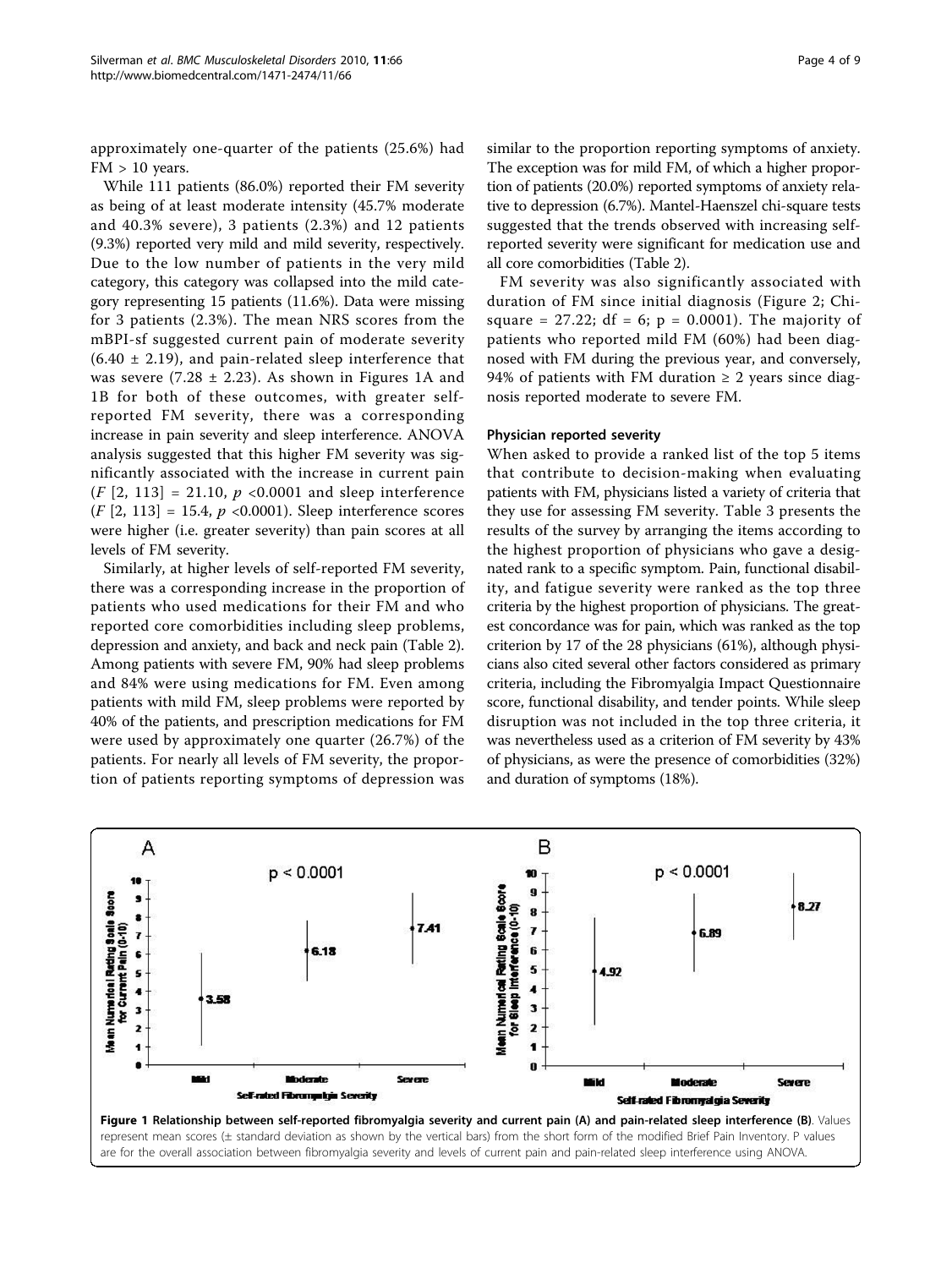<span id="page-4-0"></span>Table 2 Relationship between self-reported fibromyalgia severity and proportion of patients reporting use of medications and core symptoms of fibromyalgia (FM).

| Self-reported FM<br>severity<br>(percent of patients) |      |      | <b>Mantel-Haenszel</b><br>$x^2$<br>(P value) |
|-------------------------------------------------------|------|------|----------------------------------------------|
| Mild                                                  |      |      |                                              |
| 26.7                                                  | 65.5 | 84.0 | $16.54 \leq 0.0001$                          |
| 40.0                                                  | 72.9 | 90.4 | 15.99 (< 0.0001)                             |
| 6.7                                                   | 52.5 | 65.4 | 13.14 (< 0.001)                              |
| 20.0                                                  | 52.5 | 61.5 | $6.56 \le 0.05$                              |
| 46.7                                                  | 72.9 | 82.7 | 6.90 (< 0.01)                                |
| 26.7                                                  | 729  | 71.2 | $5.52 \le 0.05$                              |
|                                                       |      |      | Moderate Severe                              |

Mantel-Haenszel chi-square tests for trend  $(d.f. = 1)$  of the proportions of patients reporting use of medications and core symptoms of fibromyalgia by severity of fibromyalgia.

## **Discussion**

This study suggests that the association of FM severity with symptoms that have been identified as being of clinical importance by patients and physicians [[3\]](#page-7-0), and are considered by OMERACT to be among the core FM symptoms for evaluation [[3](#page-7-0),[24\]](#page-7-0), may be useful for the characterization and assessment of the severity of FM as a condition. In particular, with higher self-reported FM severity, i.e. from mild to moderate to severe, an associated increase was observed in pain, sleep disturbance, and depressive symptoms, as well as the use of medications for

FM and the presence of comorbid conditions including back and neck pain. Therefore, these characteristics may contribute to the patient's overall perception of disease severity.

Determining a definition of FM severity could be helpful for disease management. A definition based on the patient's perspective may be especially useful, since in the absence of objective disease biomarkers it relies on readily available information of clinical relevance to the patient that can be used by physicians for patient classification and management. The only other study that attempted to develop a severity model also used a patient-reported outcome, global VAS, as the anchor for FM severity [\[20](#page-7-0)]. While the current study did not use a validated measure, the anchor for FM severity was a question specifically addressing FM rather than a global assessment.

The use of patient self-report is increasingly being accepted and applied as a method to evaluate disease states and management strategies in clinical trials, especially for chronic pain conditions [[25](#page-7-0)]. This has been true for the rheumatic diseases including FM, for which most of the core domains considered by OMERACT as being essential for evaluation, are patient-centric [[3,24](#page-7-0)]. The top five of these domains include pain, fatigue, patient global, sleep, and multidimensional function. These domains are generally the same as those identified as being important by patients, i.e. pain or physical

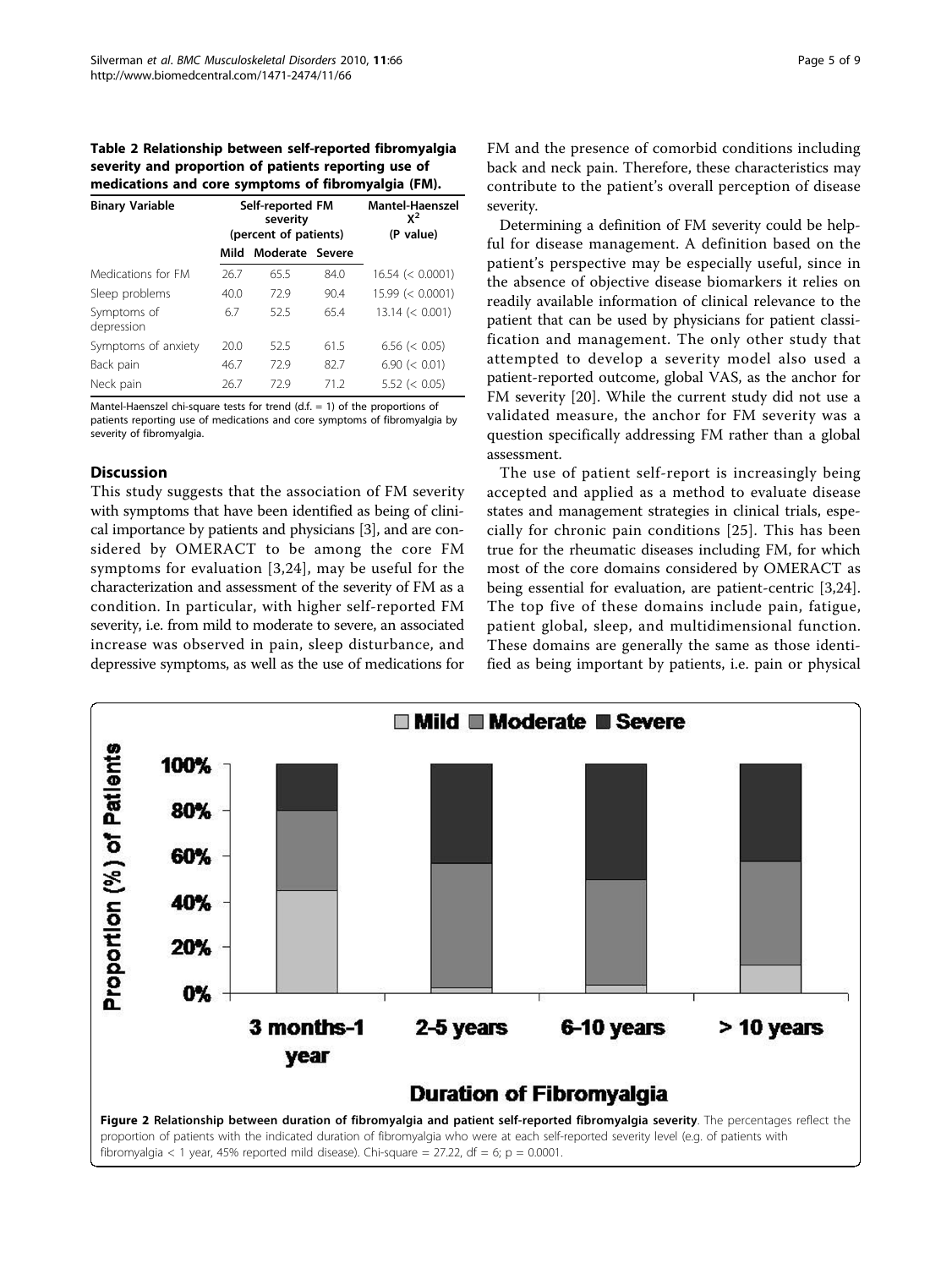<span id="page-5-0"></span>Table 3 Ranked criteria reported by physicians for assessing fibromyalgia severity ( $N = 28$ ) based on the open-ended question "When you assess the severity of fibromyalgia as a condition in your patients, what are the top 5 items (specific symptoms, specific physical findings, specific abnormal lab findings, etc.) that influence your decisionmaking?"

| Ranked criteria, n (%) of responses |                                      |                                       |                                                                          |                                  |  |  |  |  |  |
|-------------------------------------|--------------------------------------|---------------------------------------|--------------------------------------------------------------------------|----------------------------------|--|--|--|--|--|
| #1                                  | #2                                   | #3                                    | #4                                                                       | #5                               |  |  |  |  |  |
| Pain*, 17 (60.7)                    | Functional disability, 6 (21.4)      | Fatigue, 4 (14.3)                     | Functional disability, 4 (14.3)                                          | Fatigue severity, 3 (10.7)       |  |  |  |  |  |
| FIQ, 3 (10.7)                       | Pain, 4 (14.3)                       | Functional disability, 3 (10.7)       | Presence of comorbidities.<br>4(14.3)                                    | Duration of symptoms,<br>1(3.6)  |  |  |  |  |  |
| Functional disability,<br>2(7.1)    | Sleep disruption, 4 (14.3)           | Sleep disruption, 3 (10.7)            | Sleep disruption, 3 (10.7)                                               | Pain, 1 (3.6)                    |  |  |  |  |  |
| Tender points, 2 (7.1)              | Duration of symptoms,<br>3(10.7)     | Presence of comorbidities,<br>3(10.7) | Fatigue severity, 2 (7.1)                                                | Sleep disruption, 1 (3.6)        |  |  |  |  |  |
| Fatigue, 1 (3.6)                    | Tender points, 2 (7.1)               | Pain, 2 (7.1)                         | Pain, 1 (3.6)                                                            | Global assessment,1 (3.6)        |  |  |  |  |  |
| QoL, 1 (3.6)                        | Presence of comorbidities,<br>2(7.1) | Tender points, 2 (7.1)                | QoL, 1 (3.6)                                                             | Tender points, 1 (3.6)           |  |  |  |  |  |
| Sleep disruption, 1 (3.6)           | Fatigue, 1 (3.6)                     | QoL, 1 (3.6)                          | Other, 5 (17.9)                                                          | Number of medications,<br>1(3.6) |  |  |  |  |  |
| Clinical history, 1 (3.6)           | FIO, 1(3.6)                          | Duration of symptoms, 1 (3.6)         | None listed, 7 (25.0)                                                    | Other, 7 (25.0)                  |  |  |  |  |  |
|                                     | HAQ, 1 (3.6)                         | Global assessment, 1 (3.6)            |                                                                          | None listed, 12 (42.9)           |  |  |  |  |  |
|                                     | Other <sup>†</sup> , 2 (6.9)         | Number of medications,<br>1(3.6)      |                                                                          |                                  |  |  |  |  |  |
|                                     | None listed, 1 (3.6)                 | Other, 4 (14.3)                       |                                                                          |                                  |  |  |  |  |  |
| --- --<br>$\cdot$ $\cdot$ $\cdot$   | $\sim$ $\sim$ $\sim$ $\sim$ $\sim$   |                                       | $\sim$ $\sim$ $\sim$ $\sim$ $\sim$ $\sim$ $\sim$ $\sim$<br>$\sim$ $\sim$ | $\cdots$ $\cdots$                |  |  |  |  |  |

FIQ, Fibromyalgia Impact Questionnaire; QoL, Quality of life; HAQ, Health Assessment Questionnaire. \*Pain includes intensity and/or quality characteristics. † "Other" category includes laboratory abnormalities, cognitive/behavioral status, psychological impact, work status

Columns are ordered by decreasing rank, rows are ordered by the proportion of physicians designating a particular numerical rank for the specific symptom.

discomfort, aching joints or pain, lack of energy or fatigue, effects on sleep, and problems with attention or concentration [[3,24](#page-7-0)]. Patients may have a better sense of their condition than can be obtained using objective clinical criteria, and at least in some rheumatic conditions, patient-centered outcomes may also discriminate between placebo and active treatment as well as or better than objective clinical measures [[26-28\]](#page-7-0).

While two factors identified in this exploratory analysis, i.e. pain and depression, were previously identified by Goldenberg et al. [\[20](#page-7-0)] as having a potential relationship with FM severity, the results reported here also suggest that overall, patients with longer FM duration tended to report greater FM severity. However, it should be noted that there was a small increase in the proportion of patients reporting mild severity among the patients with FM duration > 10 years relative to those having a shorter duration. Although the reason for this increase was not explored, it could potentially be due to adaptation or a greater ability to cope with a chronic condition among some patients. This is consistent with what was reported by Kennedy et al. [\[29](#page-7-0)] in one of the few long-term (10-year) follow-up of patients with fibromyalgia; at 10 years, despite the presence of symptoms that showed little change from the initial survey and continued use of medication, a substantial proportion of patients reported that they felt better in terms of FMS symptoms.

The observed relationship between FM severity and duration is in contrast to Goldenberg et al. [[20\]](#page-7-0) who reported that there was no relationship between these variables. Their observation may potentially result from use of a global assessment rather than a more specific FM assessment [[20](#page-7-0)]. Similarly, the results reported here diverge from a previous study which reported that symptom severity does not change over time [\[16\]](#page-7-0). However, that study used more compressed assessment scales for sleep disturbance and pain (0-3 visual analogue scales) than the current study (0-10 NRS) and did not stratify patients by FM duration. If such an association between duration and severity can be confirmed, it may provide an opportunity to identify patients early in the disease continuum and eventually modify or delay disease progression through the use of pharmacological and/or non-pharmacological interventions.

The observation that the NRS scores for sleep disturbance were higher than NRS pain scores across all levels of FM severity appears to be consistent with a recent analysis showing that sleep problems were predictive of pain [\[30\]](#page-7-0), although it is unlikely that the relationship between sleep and pain is unidirectional. However, the data do suggest that these two variables may be central, although not exclusive, components for defining severity of FM, and that management of both pain and sleep problems are integral to the treatment of FM.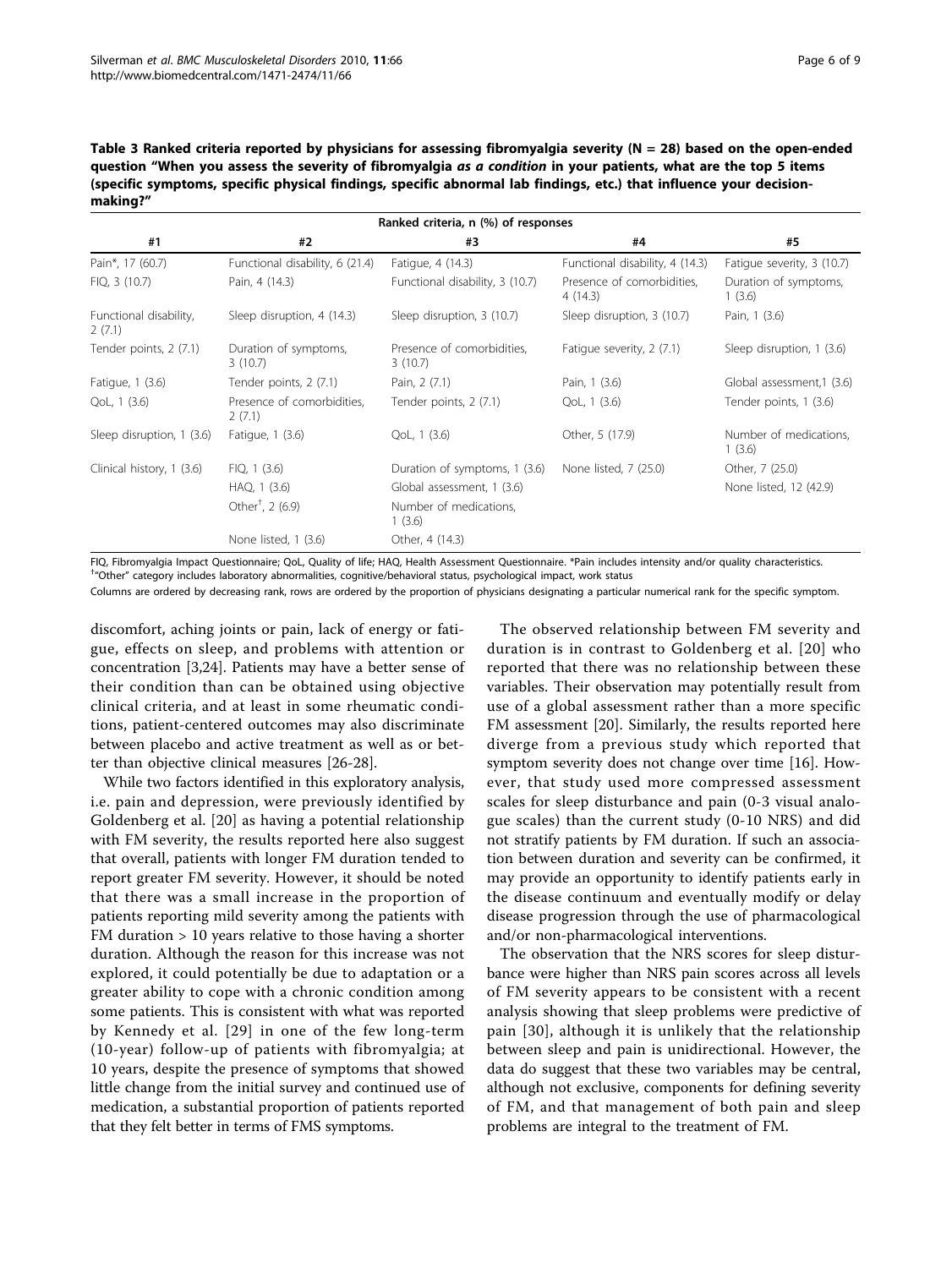In contrast to the patient survey, which was closedended and elicited severity information based on specific symptoms and comorbidities, the physician survey was open-ended. This physician survey demonstrated that, consistent with the absence of an adequate definition of FM severity, there was a general lack of consensus regarding criteria that physicians use as an indicator of FM severity. That pain was the most frequently used criterion of severity was not surprising considering that pain is often the primary complaint of patients with FM. However, despite being ranked first as an indicator of severity, only 61% of the physicians considered pain the primary criterion. There was little concordance on the use of other criteria, including several of the factors that demonstrated a relationship with higher levels of selfreported FM severity, i.e. sleep interference and the presence of comorbidities, which were identified by only 43% and 32% of physicians, respectively. The small sample size  $(N = 28)$  may have contributed to this lack of concordance.

Although functional disability was ranked second and fatigue was ranked third, these criteria were used overall by 54% and 39% of physicians, respectively. These particular criteria, although identified by physicians, were not assessed in patients as part of the patient survey, and may be considered a limitation of the study, especially since fatigue is a frequent complaint among patients with FM [\[31\]](#page-7-0). Indeed, while the patient and physician surveys provide complementary information regarding perceptions of FM severity, the different manner in which the surveys were performed precludes comparison of these surveys, since patients were asked to rate severity but were not asked to rank symptoms.

Since physicians identified and ranked criteria in response to a question ("When you assess the severity of fibromyalgia as a condition in your patients, what are the top 5 items [specific symptoms, specific physical findings, specific abnormal lab findings, etc.] that influence your decision-making?"), physicians were not specifically queried as to how these assessments are made. It should be noted that objective clinical assessment using tender points was cited by only 18% of the physicians, and that nearly all the other criteria were patient-centric. The variety of criteria that these physicians, who routinely treat FM patients, reported using and the lack of concordance on their use, reinforces the need to define what constitutes an adequate measure of FM severity. Being able to define and measure FM severity may have practical benefits in terms of understanding disease progression and evaluating treatment approaches for their potential ability to slow progression. The ability to slow progression is likely to have a broader clinical and economic impact by reducing health resource utilization and associated costs.

This was an exploratory, post-hoc analysis and is subject to several limitations. As part of the eligibility criteria, participants were required to have a minimum level of pain, i.e. a current pain rating of at least 2 on a 0-10 NRS. In addition to the small sample size, this inclusion criterion may have selected against patients who would likely have self-reported very mild or mild disease. In fact the proportion of patients in this study who reported these levels of FM severity was small (11.6%), and these levels were mainly associated with FM duration  $\leq 1$  year, for which the proportion of patients was also correspondingly small (15.9%). Because of these low proportions, the current analysis may have had limited power to evaluate correlations at this end of the severity spectrum.

Furthermore, while the assessments were specific for the variables measured, only single items were used for most of the variables, potentially restricting interpretation of our findings. Additionally, for those outcomes evaluated based on an NRS score (i.e. pain and sleep interference), there is no validation of cutoff scores designating severity levels. Therefore, it cannot be definitively stated that a particular self-reported FM severity level correlated with a similar severity of pain or sleep interference. However, extrapolation of pain ranges for the mBPI-sf (mild 0-3, moderate 4-6, severe 7-10) that were validated for a neuropathic pain condition, diabetic peripheral neuropathy [[23\]](#page-7-0), suggests that these outcomes were of at least moderate intensity even among FM patients who self-reported mild FM.

The fact that patients were compensated for participation may have introduced additional bias, since it is not known what effect the use of compensation may have had on the selection of patients. Consequently, the results reported here may not be generalizable to the overall FM population. The small number of patients, although representative of various regions of the US, may also contribute to the lack of generalizability. There were a disproportionate number of female participants, with the implication that gender bias may have skewed the data, since gender differences may be operative in the perception and report of pain as well as in the determinants that contribute to self-rated health status [[32-34](#page-8-0)]. However, the sex ratio in this study is not only reflective of FM in clinical practice, but complements the reporting that few gender differences exist in the severity or range of symptoms for FM including pain severity, physical function, and psychological factors [[35\]](#page-8-0).

## Conclusions

This study explored the patient and physician perspective of FM severity. With greater patient reported FM severity, there was an increase in other patient reported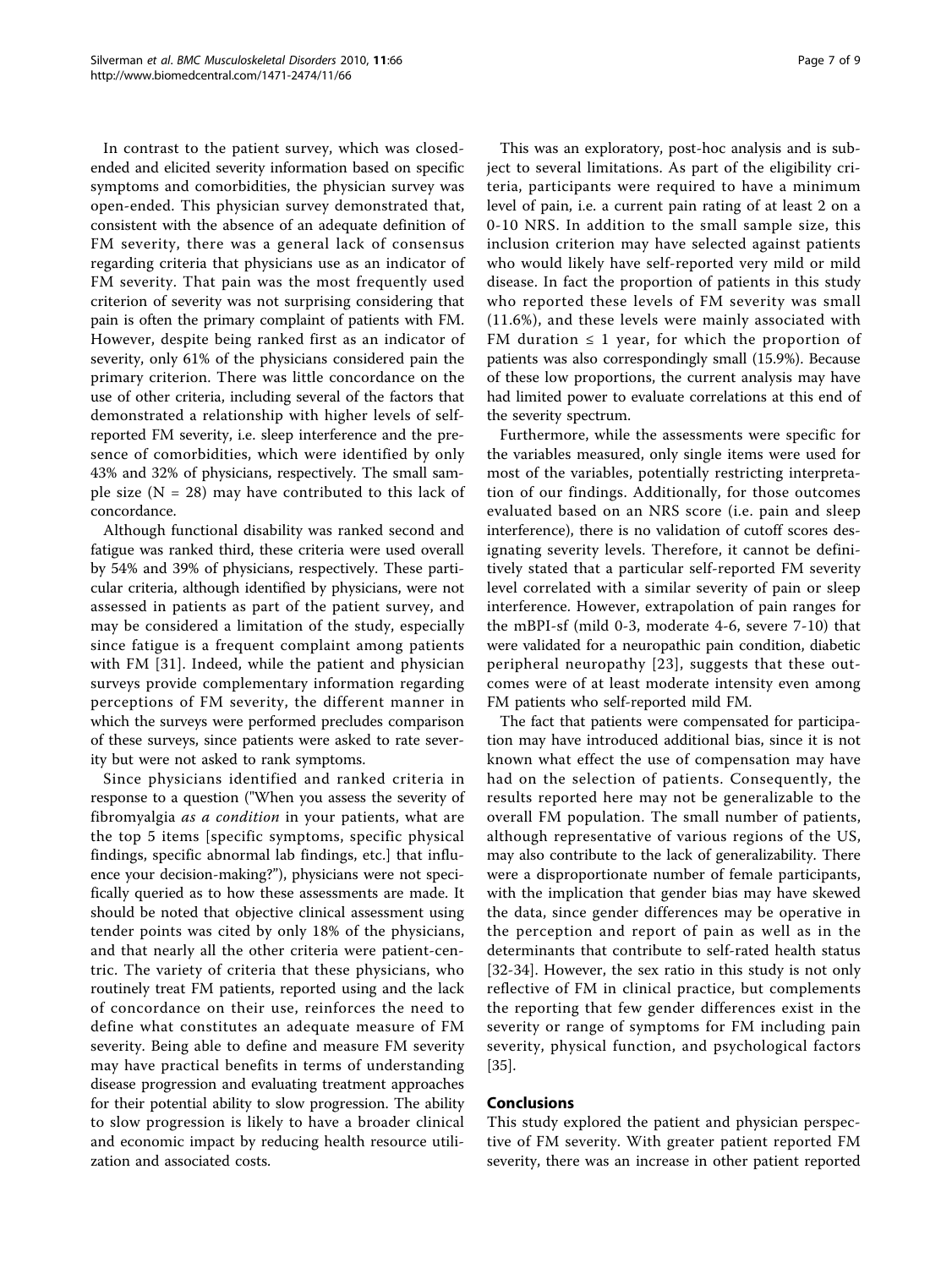<span id="page-7-0"></span>variables including pain and sleep interference, presence of comorbid conditions and use of medications for FM. This study also suggests that physicians use different domains to rank FM severity. Both these findings need to be validated in further studies. When evaluating severity of FM, physicians should consider the patient perspective.

#### Acknowledgements

Financial support for this study was provided to MAPI by Pfizer, Inc. Editorial support was provided by E. Jay Bienen who was funded by Pfizer Inc.

#### Author details

<sup>1</sup>Cedars-Sinai Medical Center, Los Angeles, CA, USA. <sup>2</sup>Global Outcomes Research, Pfizer Inc., New York, NY, USA. <sup>3</sup>Mapi Values, Boston, MA, USA.

#### Authors' contributions

CE and YY designed and initiated the study, and participated in the interpretation of results and manuscript development. SS participated in the interpretation of results and manuscript development. JMJA and YY performed the statistical analyses for the project. AS and GL participated in the analysis and discussion of results, and contributed to manuscript development. All authors read and approved the final manuscript.

#### Competing interests

Drs. Alvir, Sadosky, and Zlateva are all employees of Pfizer, Inc. Drs. Evans and Yeh are employees of Mapi Values Inc. and received financial support for this project. Dr Silverman is a consultant to Pfizer and Lilly. Dr. Silverman did not receive financial support for this project.

#### Received: 11 August 2009 Accepted: 8 April 2010 Published: 8 April 2010

#### References

- 1. Wolfe F, Smythe HA, Yunus MB, Bennett RM, Bombardier C, Goldenberg DL, Tugwell P, Campbell SM, Abeles M, Clark P, et al: [The American College of](http://www.ncbi.nlm.nih.gov/pubmed/2306288?dopt=Abstract) [Rheumatology 1990 Criteria for the Classification of Fibromyalgia. Report](http://www.ncbi.nlm.nih.gov/pubmed/2306288?dopt=Abstract) [of the Multicenter Criteria Committee.](http://www.ncbi.nlm.nih.gov/pubmed/2306288?dopt=Abstract) Arthritis Rheum 1990, 33(2):160-172.
- 2. Lawrence RC, Felson DT, Helmick CG, Arnold LM, Choi H, Deyo RA, Gabriel S, Hirsch R, Hochberg MC, Hunder GG, et al: [Estimates of the](http://www.ncbi.nlm.nih.gov/pubmed/18163497?dopt=Abstract) [prevalence of arthritis and other rheumatic conditions in the United](http://www.ncbi.nlm.nih.gov/pubmed/18163497?dopt=Abstract) [States. Part II.](http://www.ncbi.nlm.nih.gov/pubmed/18163497?dopt=Abstract) Arthritis Rheum 2008, 58(1):26-35.
- 3. Mease PJ, Arnold LM, Crofford LJ, Williams DA, Russell IJ, Humphrey L, Abetz L, Martin SA: [Identifying the clinical domains of fibromyalgia:](http://www.ncbi.nlm.nih.gov/pubmed/18576290?dopt=Abstract) [Contributions from clinician and patient delphi exercises.](http://www.ncbi.nlm.nih.gov/pubmed/18576290?dopt=Abstract) Arthritis Rheum 2008, 59(7):952-960.
- Berger A, Dukes E, Martin S, Edelsberg J, Oster G: [Characteristics and](http://www.ncbi.nlm.nih.gov/pubmed/17655684?dopt=Abstract) [healthcare costs of patients with fibromyalgia syndrome.](http://www.ncbi.nlm.nih.gov/pubmed/17655684?dopt=Abstract) Int J Clin Pract 2007, 61(9):1498-1508.
- Hoffman DL, Dukes E: [The health status burden of people with](http://www.ncbi.nlm.nih.gov/pubmed/18039330?dopt=Abstract) [fibromyalgia: a review of studies that assessed health status with the](http://www.ncbi.nlm.nih.gov/pubmed/18039330?dopt=Abstract) [SF-36 or the SF-12.](http://www.ncbi.nlm.nih.gov/pubmed/18039330?dopt=Abstract) Int J Clin Pract 2007, 62(1):115-126.
- 6. Verbunt JA, Pernot DH, Smeets RJ: [Disability and quality of life in patients](http://www.ncbi.nlm.nih.gov/pubmed/18211701?dopt=Abstract) [with fibromyalgia.](http://www.ncbi.nlm.nih.gov/pubmed/18211701?dopt=Abstract) Health Qual Life Outcomes 2008, 6:8.
- 7. White LA, Birnbaum HG, Kaltenboeck A, Tang J, Mallett D, Robinson RL: [Employees with fibromyalgia: medical comorbidity, healthcare costs,](http://www.ncbi.nlm.nih.gov/pubmed/18188077?dopt=Abstract) [and work loss.](http://www.ncbi.nlm.nih.gov/pubmed/18188077?dopt=Abstract) J Occup Environ Med 2008, 50(1):13-24.
- 8. White KP, Speechley M, Harth M, Ostbye T: [Comparing self-reported](http://www.ncbi.nlm.nih.gov/pubmed/9920017?dopt=Abstract) [function and work disability in 100 community cases of fibromyalgia](http://www.ncbi.nlm.nih.gov/pubmed/9920017?dopt=Abstract) [syndrome versus controls in London, Ontario. The London Fibromyalgia](http://www.ncbi.nlm.nih.gov/pubmed/9920017?dopt=Abstract) [Epidemiology Study.](http://www.ncbi.nlm.nih.gov/pubmed/9920017?dopt=Abstract) Arthritis Rheum 1999, 42(1):76-83.
- 9. Ribel-Madsen S, Christgau S, Gronemann ST, Bartels EM, Danneskiold-Samsøe B, Bliddal H: Urinary markers of altered collagen metabolism in fibromyalgia patients. Scand J Rheumatol 2007, 36(6):47-477.
- 10. Bazzichi L, Giacomelli C, De Feo F, Giuliano T, Rossi A, Doveri M, Tani C, Wilson RB, Bombardieri S: [Antipolymer antibody in Italian fibromyalgic](http://www.ncbi.nlm.nih.gov/pubmed/17822528?dopt=Abstract) [patients.](http://www.ncbi.nlm.nih.gov/pubmed/17822528?dopt=Abstract) Arthritis Res Ther 2007, 9(5):R86.
- 11. Bazzichi L, Rossi A, Massimetti G, Giannaccini G, Giuliano T, De Feo F, Ciapparelli A, Dell'Osso L, Bombardieri S: [Cytokine patterns in fibromyalgia](http://www.ncbi.nlm.nih.gov/pubmed/17543146?dopt=Abstract) [and their correlation with clinical manifestations.](http://www.ncbi.nlm.nih.gov/pubmed/17543146?dopt=Abstract) Clin Exp Rheumatol 2007, 25(2):225-230.
- 12. Sarzi-Puttini P, Atzeni F, Di Franco M, Lama N, Batticciotto A, Iannuccelli C, Dell'Acqua D, de Portu S, Riccieri V, Carrabba M, et al: [Anti-polymer](http://www.ncbi.nlm.nih.gov/pubmed/18176867?dopt=Abstract) [antibodies are correlated with pain and fatigue severity in patients with](http://www.ncbi.nlm.nih.gov/pubmed/18176867?dopt=Abstract) [fibromyalgia syndrome.](http://www.ncbi.nlm.nih.gov/pubmed/18176867?dopt=Abstract) Autoimmunity 2008, 41(1):74-79.
- 13. McVeigh JG, Finch MB, Hurley DA, Basford JR, Sim J, Baxter GD: [Tender](http://www.ncbi.nlm.nih.gov/pubmed/17641895?dopt=Abstract) [point count and total myalgic score in fibromyalgia: changes over a](http://www.ncbi.nlm.nih.gov/pubmed/17641895?dopt=Abstract) [28-day period.](http://www.ncbi.nlm.nih.gov/pubmed/17641895?dopt=Abstract) Rheumatol Int 2007, 27(11):1011-1018.
- 14. Tastekin N, Birtane M, Uzunca K: [Which of the three different tender](http://www.ncbi.nlm.nih.gov/pubmed/17028859?dopt=Abstract) [points assessment methods is more useful for predicting the severity of](http://www.ncbi.nlm.nih.gov/pubmed/17028859?dopt=Abstract) [fibromyalgia syndrome?](http://www.ncbi.nlm.nih.gov/pubmed/17028859?dopt=Abstract) Rheumatol Int 2007, 27(5):447-451.
- 15. Dadabhoy D, Crofford LJ, Spaeth M, Russell IJ, Clauw DJ: [Biology and](http://www.ncbi.nlm.nih.gov/pubmed/18768089?dopt=Abstract) [therapy of fibromyalgia. Evidence-based biomarkers for fibromyalgia](http://www.ncbi.nlm.nih.gov/pubmed/18768089?dopt=Abstract) [syndrome.](http://www.ncbi.nlm.nih.gov/pubmed/18768089?dopt=Abstract) Arthritis Res Ther 2008, 10:211.
- 16. Wolfe F, Anderson J, Harkness D, Bennett RM, Caro XJ, Goldenberg DL, Russell IJ, Yunus MB: [Health status and disease severity in fibromyalgia.](http://www.ncbi.nlm.nih.gov/pubmed/9324010?dopt=Abstract) [Results of a six-center longitudinal study.](http://www.ncbi.nlm.nih.gov/pubmed/9324010?dopt=Abstract) Arthritis Rheum 1997, 40(9):1571-1579.
- 17. White KP, Harth M: [Classification, epidemiology, and natural history of](http://www.ncbi.nlm.nih.gov/pubmed/11403735?dopt=Abstract) fibromvalgia. Curr Pain Headache Rep 2001, 5(320-329).
- 18. Burckhardt CS, Clark SR, Bennett RM: [The fibromyalgia impact](http://www.ncbi.nlm.nih.gov/pubmed/1865419?dopt=Abstract) [questionnaire: development and validation.](http://www.ncbi.nlm.nih.gov/pubmed/1865419?dopt=Abstract) J Rheumatol 1991, 18(5):728-733.
- 19. Dunkl PR, Taylor AG, McConnell GG, Alfano AP, Conaway MR: [Responsiveness of fibromyalgia clinical trial outcomes measures.](http://www.ncbi.nlm.nih.gov/pubmed/11093454?dopt=Abstract) J Rheumatol 2000, 27:2683-2691.
- 20. Goldenberg DL, Mossey CJ, Schmid CH: [A model to assess severity and](http://www.ncbi.nlm.nih.gov/pubmed/8835568?dopt=Abstract) [impact of fibromyalgia.](http://www.ncbi.nlm.nih.gov/pubmed/8835568?dopt=Abstract) J Rheumatol 1995, 22:2313-2318.
- 21. Giesecke T, Williams DA, Harris RE, Cupps TR, Tian X, Tian TX, Gracely RH, Clauw DJ: [Subgrouping of fibromyalgia patients on the basis of](http://www.ncbi.nlm.nih.gov/pubmed/14558098?dopt=Abstract) [pressure-pain thresholds and psychological factors.](http://www.ncbi.nlm.nih.gov/pubmed/14558098?dopt=Abstract) Arthritis Rheum 2003, 48(10):2916-2922.
- 22. Zelman DC, Gore M, Dukes E, Tai K-S, Brandenburg N: [Validation of a](http://www.ncbi.nlm.nih.gov/pubmed/15857744?dopt=Abstract) [modified version of the Brief Pain Inventory for painful diabetic](http://www.ncbi.nlm.nih.gov/pubmed/15857744?dopt=Abstract) [peripheral neuropathy.](http://www.ncbi.nlm.nih.gov/pubmed/15857744?dopt=Abstract) J Pain Symptom Manage 2005, 29(4):401-410.
- 23. Zelman D, Dukes E, Brandenburg N, Bostrom A, Gore M: [Identification of](http://www.ncbi.nlm.nih.gov/pubmed/15836967?dopt=Abstract) [cut-points for mild, moderate and severe pain due to diabetic](http://www.ncbi.nlm.nih.gov/pubmed/15836967?dopt=Abstract) [peripheral neuropathy.](http://www.ncbi.nlm.nih.gov/pubmed/15836967?dopt=Abstract) Pain 2005, 115(2):29-36.
- 24. Mease P, Arnold LM, Bennett R, Boonen A, Buskila D, Carville S, Chappell A, Choy E, Clauw D, Dadabhoy D, et al: [Fibromyalgia syndrome.](http://www.ncbi.nlm.nih.gov/pubmed/17552068?dopt=Abstract) J Rheumatol 2007, 34(6):1415-1425.
- 25. Turk DC, Dworkin RH, Burke LB, Gershon R, Rothman M, Scott J, Allen RR, Atkinson JH, Chandler J, Cleeland C, et al: [Developing patient-reported](http://www.ncbi.nlm.nih.gov/pubmed/17069973?dopt=Abstract) [outcome measures for pain clinical trials: IMMPACT recommendations.](http://www.ncbi.nlm.nih.gov/pubmed/17069973?dopt=Abstract) Pain 2006, 125(3):208-215.
- 26. Pincus T, Strand V, Koch G, Amara I, Crawford B, Wolfe F, Cohen S, Felson D: [An index of the three core data set patient questionnaire](http://www.ncbi.nlm.nih.gov/pubmed/12632413?dopt=Abstract) [measures distinguishes efficacy of active treatment from that of placebo](http://www.ncbi.nlm.nih.gov/pubmed/12632413?dopt=Abstract) [as effectively as the American College of Rheumatology 20% response](http://www.ncbi.nlm.nih.gov/pubmed/12632413?dopt=Abstract) [criteria \(ACR20\) or the Disease Activity Score \(DAS\) in a rheumatoid](http://www.ncbi.nlm.nih.gov/pubmed/12632413?dopt=Abstract) [arthritis clinical trial.](http://www.ncbi.nlm.nih.gov/pubmed/12632413?dopt=Abstract) Arthritis Rheum 2003, 48(3):625-630.
- 27. Strand V, Cohen S, Crawford B, Smolen JS, Scott DL, Leflunomide Investigators Groups: [Patient-reported outcomes better discriminate](http://www.ncbi.nlm.nih.gov/pubmed/15039493?dopt=Abstract) [active treatment from placebo in randomized controlled trials in](http://www.ncbi.nlm.nih.gov/pubmed/15039493?dopt=Abstract) [rheumatoid arthritis.](http://www.ncbi.nlm.nih.gov/pubmed/15039493?dopt=Abstract) Rheumatology (Oxford) 2004, 43(5):640-647.
- 28. Pincus T, Chung C, Segurado OG, Amara I, Koch GG: [An index of patient](http://www.ncbi.nlm.nih.gov/pubmed/17080518?dopt=Abstract) [reported outcomes \(PRO-Index\) discriminates effectively between active](http://www.ncbi.nlm.nih.gov/pubmed/17080518?dopt=Abstract) [and control treatment in 4 clinical trials of adalimumab in rheumatoid](http://www.ncbi.nlm.nih.gov/pubmed/17080518?dopt=Abstract) [arthritis.](http://www.ncbi.nlm.nih.gov/pubmed/17080518?dopt=Abstract) J Rheumatol 2006, 33(11):2146-2152.
- 29. Kennedy M, Felson DT: [A prospective long-term study of fibromyalgia](http://www.ncbi.nlm.nih.gov/pubmed/8630121?dopt=Abstract) [syndrome.](http://www.ncbi.nlm.nih.gov/pubmed/8630121?dopt=Abstract) Arthritis Rheum 1996, 39(4):682-685.
- 30. Bigatti SM, Hernandez AM, Cronan TA, Rand KL: [Sleep disturbances in](http://www.ncbi.nlm.nih.gov/pubmed/18576297?dopt=Abstract) [fibromyalgia syndrome: Relationship to pain and depression.](http://www.ncbi.nlm.nih.gov/pubmed/18576297?dopt=Abstract) Arthritis Rheum 2008, 59(7):961-967.
- 31. Arnold LM, Crofford LJ, Mease PJ, Burgess SM, Palmer SC, Abetz L, Martin SA: [Patient perspectives on the impact of fibromyalgia.](http://www.ncbi.nlm.nih.gov/pubmed/18640807?dopt=Abstract) Patient Educ Couns 2008, 73(1):114-120.